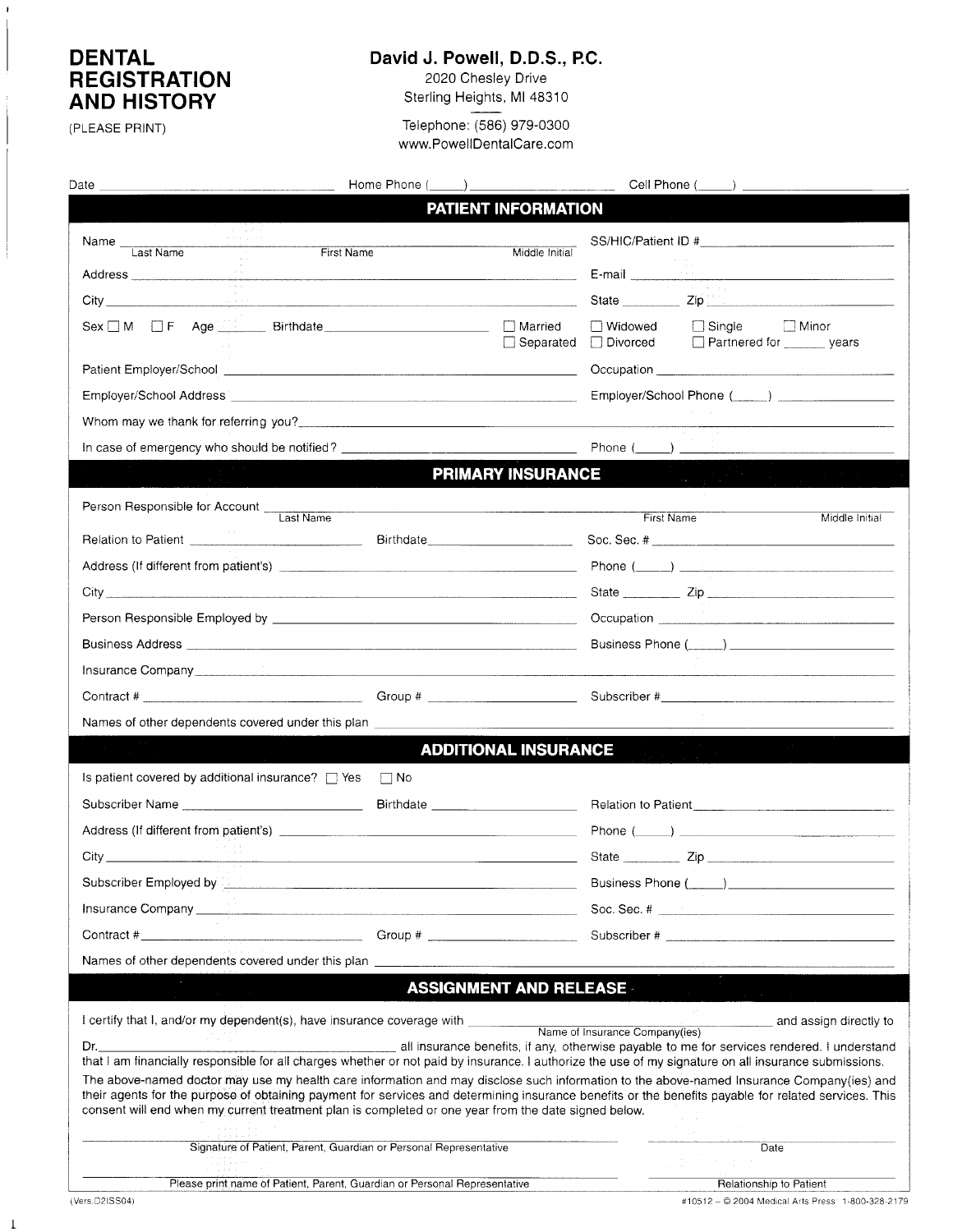# **DENTAL HEALTH HISTORY** (Confidential)

| <b>DENTAL HISTORY</b>                                                                                                                                                                                                                    |                                                         |                                                                                                                                                                                                                                |                                                                                                                                                    |  |  |
|------------------------------------------------------------------------------------------------------------------------------------------------------------------------------------------------------------------------------------------|---------------------------------------------------------|--------------------------------------------------------------------------------------------------------------------------------------------------------------------------------------------------------------------------------|----------------------------------------------------------------------------------------------------------------------------------------------------|--|--|
| Reason for Today's Visit <b>Constitution Constitution</b> Date of last dental care <b>Constitution Constitution</b> Constitution Constitution Constitution Constitution Constitution Constitution Constitution Constitution Constitution |                                                         |                                                                                                                                                                                                                                |                                                                                                                                                    |  |  |
|                                                                                                                                                                                                                                          |                                                         |                                                                                                                                                                                                                                |                                                                                                                                                    |  |  |
| Former Dentist <b>Example 2018</b> 2019 12:00:00 Date of last dental X-rays <b>Contact Dentist 2019</b> 2019 12:00:00 Date of last dental X-rays                                                                                         |                                                         |                                                                                                                                                                                                                                |                                                                                                                                                    |  |  |
| Address <b>Management of the Community of the Community of the Community of the Community</b><br>이 작은 사람들은 이번 사람들의 사람들을 받아 보이는 것이다.                                                                                                      |                                                         |                                                                                                                                                                                                                                |                                                                                                                                                    |  |  |
| Check $(\checkmark)$ if you have had problems with any of the following<br>$\Box$ Grinding teeth<br>$\Box$ Bad breath                                                                                                                    |                                                         |                                                                                                                                                                                                                                | $\square$ Sensitivity to hot                                                                                                                       |  |  |
| $\Box$ Bleeding gums                                                                                                                                                                                                                     | □ Loose teeth or broken fillings                        |                                                                                                                                                                                                                                | $\Box$ Sensitivity to sweets                                                                                                                       |  |  |
|                                                                                                                                                                                                                                          |                                                         |                                                                                                                                                                                                                                | $\Box$ Sensitivity when biting                                                                                                                     |  |  |
|                                                                                                                                                                                                                                          | Periodontal treatment<br>$\Box$ Clicking or popping jaw |                                                                                                                                                                                                                                |                                                                                                                                                    |  |  |
| $\Box$ Food collection between teeth                                                                                                                                                                                                     | $\Box$ Sensitivity to cold                              |                                                                                                                                                                                                                                | $\Box$ Sores or growths in your mouth                                                                                                              |  |  |
| التقليم المستقل المستقل المستقل المستقل المستقل المستقل المستقل المستقل المستقل المستقل المستقل المستقل المستق                                                                                                                           |                                                         |                                                                                                                                                                                                                                |                                                                                                                                                    |  |  |
|                                                                                                                                                                                                                                          |                                                         |                                                                                                                                                                                                                                |                                                                                                                                                    |  |  |
| <b>MEDICAL HISTORY</b>                                                                                                                                                                                                                   |                                                         |                                                                                                                                                                                                                                |                                                                                                                                                    |  |  |
|                                                                                                                                                                                                                                          |                                                         |                                                                                                                                                                                                                                | Date of Last Visit                                                                                                                                 |  |  |
|                                                                                                                                                                                                                                          |                                                         |                                                                                                                                                                                                                                | Have you ever taken any of the group of drugs collectively referred to as "fen-phen?" These include combinations of Ionimin, Adipex, Fastin (brand |  |  |
| names of phentermine), Pondimin (fenfluramine) and Redux (dexfenfluramine.) $\Box$ Yes $\Box$ No                                                                                                                                         |                                                         |                                                                                                                                                                                                                                |                                                                                                                                                    |  |  |
|                                                                                                                                                                                                                                          |                                                         |                                                                                                                                                                                                                                |                                                                                                                                                    |  |  |
|                                                                                                                                                                                                                                          |                                                         |                                                                                                                                                                                                                                |                                                                                                                                                    |  |  |
| Nursing? $\Box$ Yes $\Box$ No<br>(Women) Are you pregnant? □ Yes □ No<br>Taking birth control pills? $\Box$ Yes $\Box$ No                                                                                                                |                                                         |                                                                                                                                                                                                                                |                                                                                                                                                    |  |  |
| Check $(\checkmark)$ if you have or have had any of the following:                                                                                                                                                                       |                                                         |                                                                                                                                                                                                                                |                                                                                                                                                    |  |  |
| $\Box$ Anemia                                                                                                                                                                                                                            | $\Box$ Cortisone Treatments                             | $\Box$ Hepatitis                                                                                                                                                                                                               | Scarlet Fever                                                                                                                                      |  |  |
| Arthritis, Rheumatism                                                                                                                                                                                                                    | $\Box$ Cough, Persistent                                | High Blood Pressure                                                                                                                                                                                                            | Shortness of Breath                                                                                                                                |  |  |
| Artificial Heart Valves                                                                                                                                                                                                                  | Cough up Blood                                          | $\Box$ HIV/AIDS                                                                                                                                                                                                                | □ Skin Rash                                                                                                                                        |  |  |
| $\square$ Artificial Joints                                                                                                                                                                                                              | $\Box$ Diabetes                                         | $\Box$ Jaw Pain                                                                                                                                                                                                                | $\Box$ Stroke                                                                                                                                      |  |  |
| $\Box$ Asthma                                                                                                                                                                                                                            | $\Box$ Epilepsy                                         | Kidney Disease                                                                                                                                                                                                                 | Swelling of Feet or Ankles                                                                                                                         |  |  |
| Back Problems                                                                                                                                                                                                                            | $\Box$ Fainting                                         | Liver Disease                                                                                                                                                                                                                  | $\Box$ Thyroid Problems                                                                                                                            |  |  |
| Blood Disease                                                                                                                                                                                                                            | $\Box$ Glaucoma                                         | Mitral Valve Prolapse                                                                                                                                                                                                          | □ Tobacco Habit                                                                                                                                    |  |  |
| $\Box$ Cancer                                                                                                                                                                                                                            | $\Box$ Headaches                                        | $\Box$ Pacemaker                                                                                                                                                                                                               | $\Box$ Tonsillitis                                                                                                                                 |  |  |
| Chemical Dependency                                                                                                                                                                                                                      | $\Box$ Heart Murmur                                     | Radiation Treatment                                                                                                                                                                                                            | $\Box$ Tuberculosis                                                                                                                                |  |  |
| $\Box$ Chemotherapy                                                                                                                                                                                                                      | Heart Problems                                          | Respiratory Disease                                                                                                                                                                                                            | $\square$ Ulcer                                                                                                                                    |  |  |
| □ Circulatory Problems                                                                                                                                                                                                                   | □ Hemophilia                                            | $\Box$ Rheumatic Fever                                                                                                                                                                                                         | Venereal Disease                                                                                                                                   |  |  |
|                                                                                                                                                                                                                                          |                                                         |                                                                                                                                                                                                                                |                                                                                                                                                    |  |  |
|                                                                                                                                                                                                                                          |                                                         |                                                                                                                                                                                                                                |                                                                                                                                                    |  |  |
| <b>MEDICATIONS</b>                                                                                                                                                                                                                       |                                                         |                                                                                                                                                                                                                                | <b>ALLERGIES</b>                                                                                                                                   |  |  |
| List medications you are currently taking:                                                                                                                                                                                               |                                                         | $\Box$ Aspirin                                                                                                                                                                                                                 | $\Box$ Sulfa                                                                                                                                       |  |  |
|                                                                                                                                                                                                                                          |                                                         | $\Box$ Barbiturates (Sleeping pills)                                                                                                                                                                                           | □ Latex <u>___________________</u>                                                                                                                 |  |  |
| <u>, telts ats patieking and a series</u>                                                                                                                                                                                                |                                                         | $\square$ Codeine                                                                                                                                                                                                              | □ Other <u>__________________</u> _____                                                                                                            |  |  |
| Pharmacy Name <b>Experience and Containing the Containing Containing Containing Containing Containing Containing Containing Containing Containing Containing Containing Containing Containing Containing Containing Containing C</b>     |                                                         | □ Local Anesthetic                                                                                                                                                                                                             |                                                                                                                                                    |  |  |
| Phone ( <u>Andrej Martin Martin and The Communication</u>                                                                                                                                                                                |                                                         | $\square$ Penicillin                                                                                                                                                                                                           |                                                                                                                                                    |  |  |
|                                                                                                                                                                                                                                          |                                                         |                                                                                                                                                                                                                                |                                                                                                                                                    |  |  |
| <b>SIGNATURE</b>                                                                                                                                                                                                                         |                                                         |                                                                                                                                                                                                                                |                                                                                                                                                    |  |  |
|                                                                                                                                                                                                                                          |                                                         |                                                                                                                                                                                                                                |                                                                                                                                                    |  |  |
| The above information is accurate and complete to the best of my knowledge. I will not hold my dentist or any member of his/her staff responsible                                                                                        |                                                         |                                                                                                                                                                                                                                |                                                                                                                                                    |  |  |
| for any errors or omissions that I may have made in the completion of this form.                                                                                                                                                         |                                                         |                                                                                                                                                                                                                                |                                                                                                                                                    |  |  |
| Date <u>the community of the final state of</u> the control of the control of the control of the control of the control of the control of the control of the control of the control of the control of the control of the control of      |                                                         | Signature Signature Signature Communication of the Signature Communication of the Signature Communication of the Signature Communication of the Signature Communication of the Signature Communication of the Signature Commun |                                                                                                                                                    |  |  |
|                                                                                                                                                                                                                                          |                                                         |                                                                                                                                                                                                                                |                                                                                                                                                    |  |  |